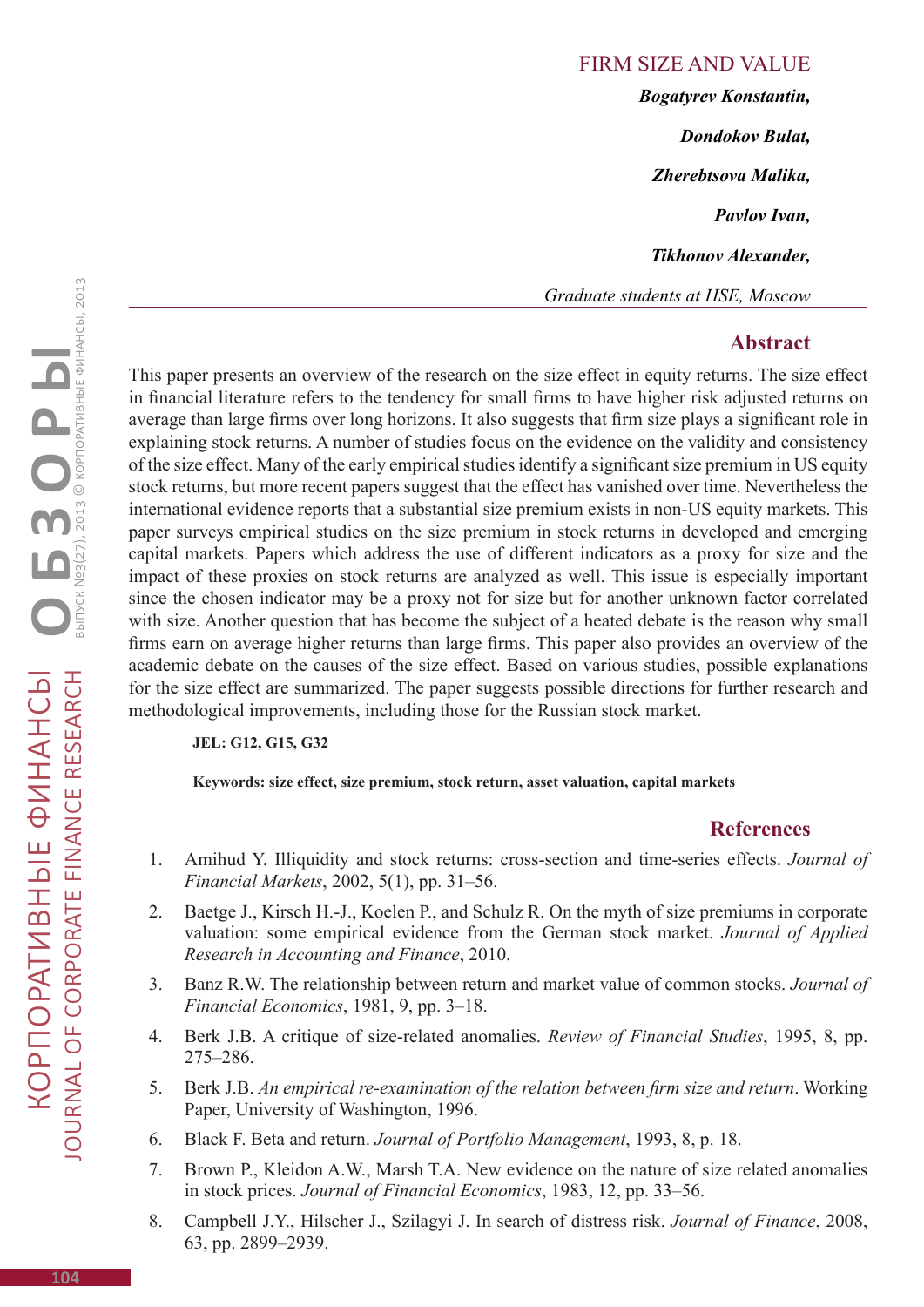- 9. Ching-Chih L., Chollete C. *Bankruptcy and the size effect*. UiS Working Papers in Economics and Finance, No 2010/6.
- 10. Cho S. *The size premium: What role does macroeconomic risk play?* Working paper, 2012.
- 11. Cui R., Wu Y. *Disentangling liquidity and size effects in stock returns: Evidence from China.* Working paper, 2007.
- 12. Dimson E. and Marsh P. Murphy's law and market anomalies. *Journal of Portfolio Management*, 1999, 25(2), pp. 53–69.
- 13. Dimson E., Marsh P. and Stuanton M. Investment style: Size, value and momentum, in `Credit Suisse Global Investment Returns Sourcebook 2011'. *Credit Suisse Research Institute,* Zurich, 2011, pp. 41–54.
- 14. Duff and Phelps LLC *Duff & Phelps Risk Premium Report 2012*.
- 15. Elfakhani S., Lockwood L.J., Zaher T.S. Small firm and value effects in the Canadian Stock Market. *Journal of Financial Research*, 1998, 21, pp. 277–292.
- 16. Fama E.F., French K.R Multifactor explanation of asset pricing anomalies. *Journal of Finance*, 1996, 51, pp. 55–84.
- 17. Fama E.F., French K.R. Common risk factors in the returns on stocks and bonds. *Journal of Financial Economics*, 1993, 33, pp. 3–56.
- 18. Fama E.F., French K.R. Dissecting anomalies. *Journal of Finance*, 2008, 63(4), pp. 1653– 1678.
- 19. Fama E.F., French K.R. Size and book-to-market factors in earnings and returns. *Journal of Finance*, 1995, 50, pp. 131–155.
- 20. Fama E.F., French K.R. Size, value, and momentum in international stock returns. *Journal of Financial Economics*, 2012, 105(3), pp. 457-472.
- 21. Fama E.F., French K.R. The cross-section of expected stock returns. *Journal of Finance*, 1992, 47, pp. 427–465.
- *22. Global review of accounting and finance*, 2012, 1(3), pp. 53–66.
- 23. Grabowski R., King D. *The Size effect and equity returns*. Appendix 5A in Fishman et al.Guide to Business Valuations. Practitioners Publishing Company, 2001.
- 24. Hassan A., and Javed M.T. Size and value premium in Pakistani equity market. *African Journal of Business Management*, 2011, 5(16), pp. 674–675.
- 25. Hearn B. Size and liquidity effects in African frontier equity markets. *Applied Financial Economics*, 2012, 22(9), pp. 681–707.
- 26. Hong W. The Value and size effect Are there firm-specific-risks in China's domestic stock markets? *International Journal of Economics and Finance*, 2011, 3(3), pp. 26–37.
- 27. Horowitz J.L., Loughran T., Savin N.E. The disappearing size effect. *Research in Economics*, 2000, 54(1), pp. 83–100.
- 28. Horowitz J.L., Loughran T., Savin N.E. Three analyses of the firm size premium. *Journal of Empirical Finance*, 2000, 7(2), pp. 143–153.
- 29. Keim D.B. Size-related anomalies and stock return seasonality: Further empirical evidence. *Journal of Financial Economics*, 1983, 12(1), pp. 13–32.
- 30. Knez P.J., Ready M.J On the robustness of size and book-to-market in cross-sectional regressions. *Journal of Finance*, 1997, 52, pp. 1355–1382.
- 31. Lischewski J., Voronkova S. size, value and liquidity. do they really matter on an emerging stock market? *Emerging Markets Review*, 2012, 13, pp. 8–25.
- 32. Lo A.W., MacKinlay A.C. Data-snooping biases in tests of financial asset pricing models. *Review of Financial Studies*, 1990, 3, pp. 431–468.